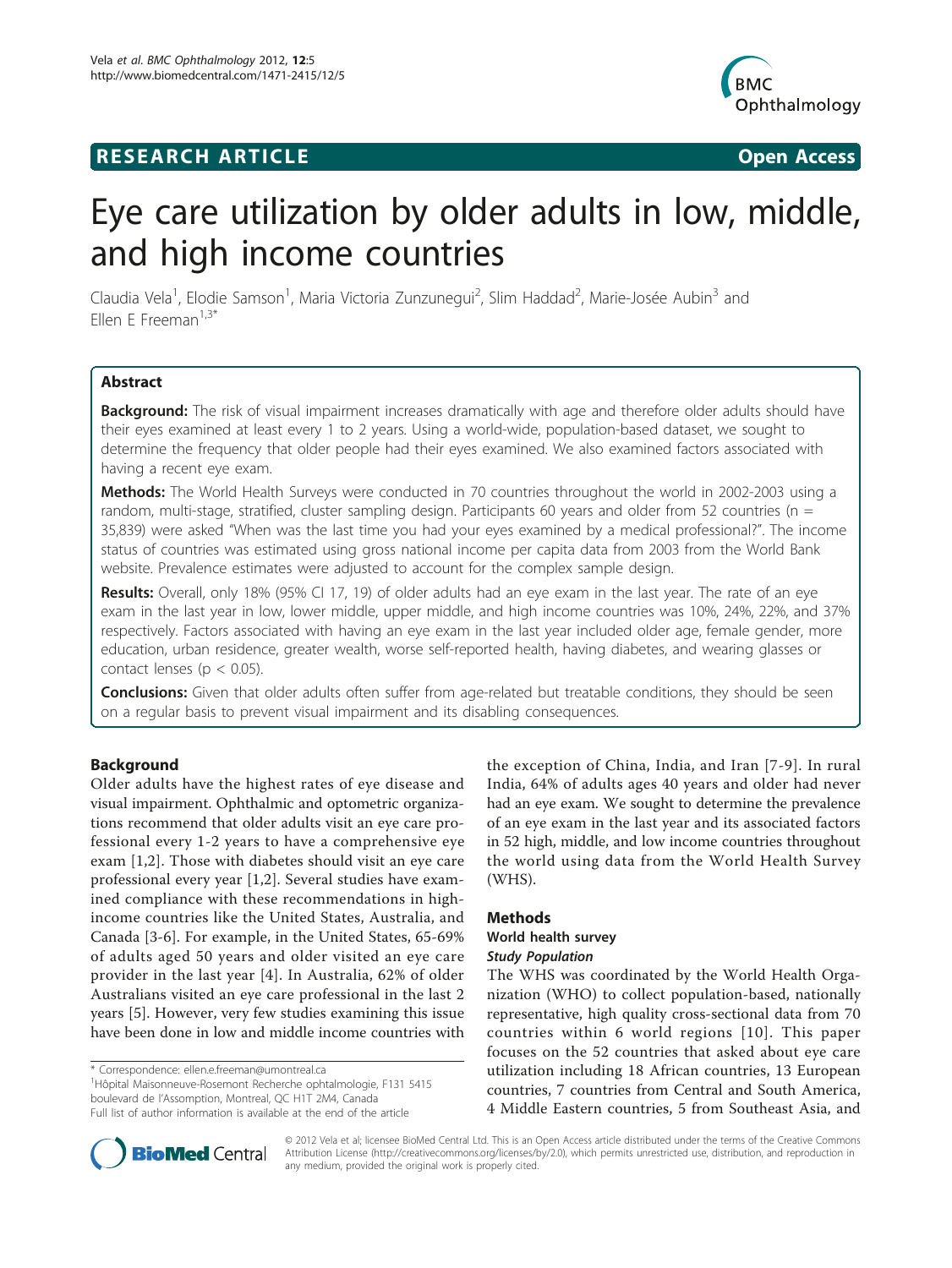5 from the Western Pacific in 2002-2003. Survey institutions were selected by WHO in each country and these institutions carried out the survey according to WHS procedures. Informed consent was obtained from all participants and ethics approval was obtained from every institution that was involved in the study.

## Sampling Strategy

A multi-stage stratified random cluster sampling strategy was used to identify the participants to be contacted in each country. All sampling plans were reviewed by WHO before implementation. Strata were created based on 3 factors: region, socioeconomic status, and presence of a healthcare facility. Lists of households were obtained from population registries, voter lists, manual enumeration, or other methods. Households within the sampling units were randomly selected from these lists. Each member of the household was listed by the household informant. Within each household, an adult 18 years or older was randomly selected using a Kish table to complete the survey. Non-response was carefully documented. Response rates were very good with an average household response rate of 87% and an average individual response rate of 97%.

## Survey

All surveys were interviewer-administered in person in local languages. Questionnaires were translated into 68 local languages using standard techniques. Briefly, forward translation was done locally by a bilingual multidisciplinary group. Back-translation was then done by an independent group. A review of the back-translation was also done at WHO. Any discrepancies were resolved. A review of the translated instrument was then done by a panel of experts. Detailed background information was obtained on the age, gender, urban versus rural dwelling, and education of the participant. Participants were asked to rate their general health status and whether they wore eyeglasses or contact lenses. Participants who were aged 60 years and older were asked "When was the last time you had your eyes examined by a medical professional?".

The wealth of the participant was estimated by measuring asset ownership using the widely used method of Filmer and Pritchett [[11\]](#page-5-0). This asset index had good internal coherence and robustness to the selection of variables used [\[11](#page-5-0)]. This measure is considered to represent the household's long-run economic status rather than its current economic status. WHS participants were asked about their ownership of various items (i.e. bicycle, television, computer).

# Income Status of Country

We also obtained data on the income status of the 52 countries from the World Bank website using data from 2003 [[12](#page-5-0)]. According to the website, gross national income was converted to U.S. dollars using the Atlas method and was divided by the mid-year population. The Atlas method of conversion is used by the World Bank to smooth fluctuations in prices and exchange rates. We categorized this variable into 4 categories using World Bank classifications. The 4 categories were low (<\$766), lower middle (\$766-\$3035), upper middle (\$3036-\$9385), and high income (> \$9385) [[12\]](#page-5-0).

## Data analysis

There were 46,209 people who reported their age to be 60 years or older. We limited our analyses to the 35,839 respondents from the 52 countries who answered the question on the time of their last eye exam who reported their age to be 60 years or older (78% of the total). Means, standard deviations, and percentages were estimated. Prevalence rates were adjusted for the complex survey design although 3 countries (Slovenia, Guatamala, Zambia) did not report survey design information and therefore unweighted estimates are given for these 3 countries. Logistic regression analyses were performed to identify factors associated with having an eye exam in the last year. A random effects model with an exchangeable correlation structure was used to account for the multilevel nature of the data (people within countries). Principal components analysis was used to determine the weights for the index of the asset variables according to the method of Filmer and Pritchett [[11](#page-5-0)]. The index was divided into tertiles for use in the regression model. Stata Version 11 was used for the analyses (StataCorp, College Station Texas, USA) while the map was created in SAS Version 9.2 (Cary, North Carolina, USA).

# Results

The study population is described in Table [1](#page-2-0). Respondents come from 52 countries with the average sample size of participants aged 60 years and older being 692 people per country with a range of 46 (United Arab Emirates) to 6298 (Mexico) people. The majority of the participants come from low or lower middle income countries (65%). Correspondingly, 49% of the participants had less than a primary school education.

Overall, only 18% (95% CI 17, 19) had an eye exam in the last year (Table [2](#page-2-0)). The percentage of people having an eye exam in the last year in low, lower middle, upper middle, and high income countries was 10%, 24%, 22%, and 37% respectively (see list of countries in footnote to Table [2\)](#page-2-0). A map showing the percentages by country can be found in Figure [1.](#page-3-0) The countries in the darkest colors have the lowest rates of an eye exam in the last year with countries in Africa and Southeast Asia having the lowest rates. Strikingly, 38% of people overall reported never having an eye exam (Table [2\)](#page-2-0). The rate of never having an eye exam in low, lower middle, upper middle, and high income countries was 61%, 20%, 26%, and 5%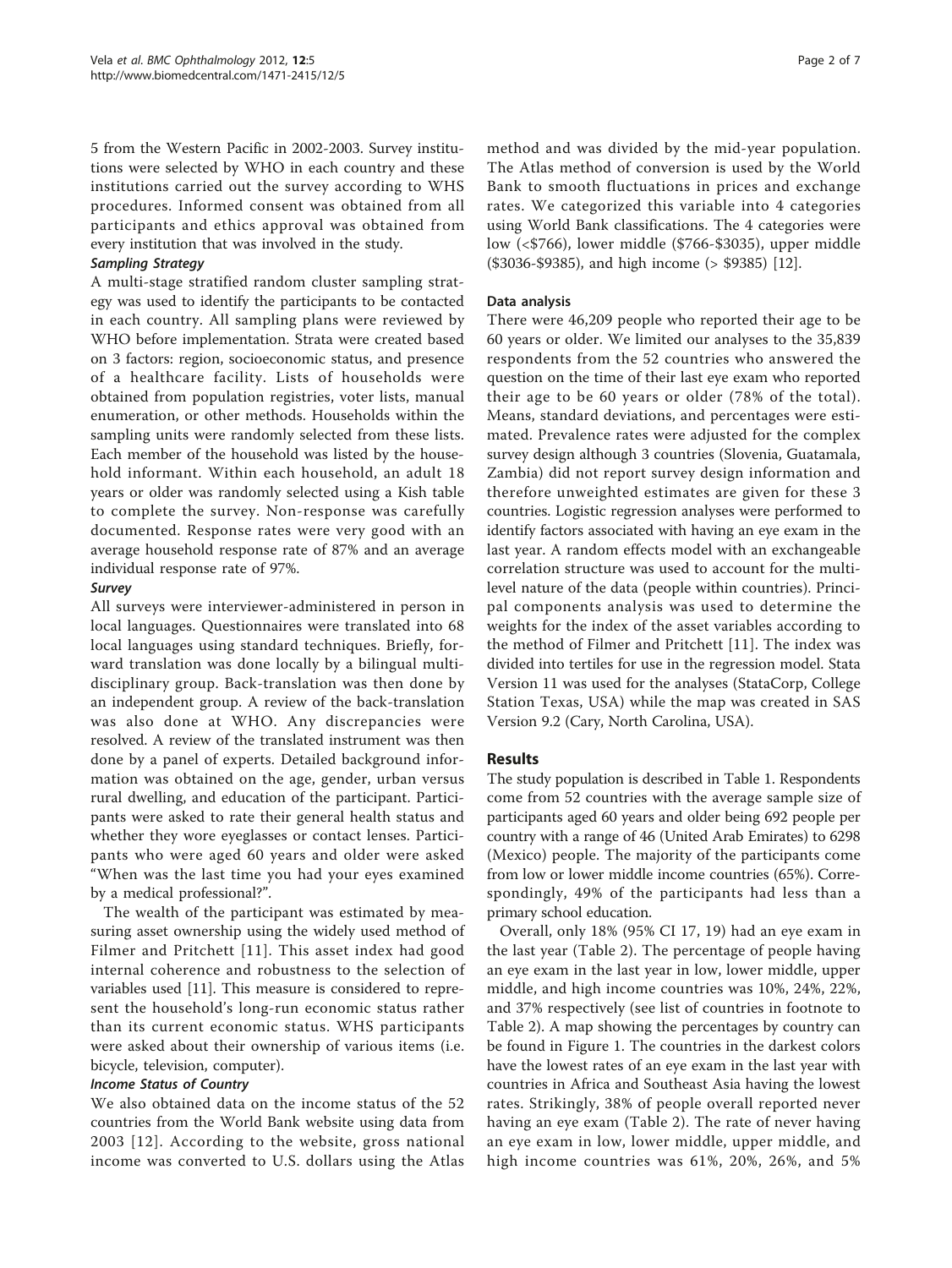<span id="page-2-0"></span>Table 1 Descriptive statistics of WHS study population who are 60 years and older

| Variable                           | Overall<br>Mean (SD) or %<br>$N = 35,839$ |  |  |
|------------------------------------|-------------------------------------------|--|--|
| Income status of country of origin |                                           |  |  |
| l ow                               | 31%                                       |  |  |
| Lower middle                       | 34%                                       |  |  |
| Upper middle                       | 28%                                       |  |  |
| High                               | 7%                                        |  |  |
| Age, Years                         | 70 (8)                                    |  |  |
| Female gender                      | 56%                                       |  |  |
| Highest education level            |                                           |  |  |
| No formal schooling                | 33%                                       |  |  |
| Less than primary school           | 16%                                       |  |  |
| Completed primary school           | 20%                                       |  |  |
| Completed secondary school         | 19%                                       |  |  |
| Completed high school              | 7%                                        |  |  |
| Completed college/university       | 5%                                        |  |  |
| Completed post-graduate degree     | 1%                                        |  |  |
| Setting                            |                                           |  |  |
| Urban or Semi-Urban                | 51%                                       |  |  |
| Rural                              | 49%                                       |  |  |
| Health status                      |                                           |  |  |
| Very good                          | 8%                                        |  |  |
| Good                               | 28%                                       |  |  |
| Fair                               | 42%                                       |  |  |
| Bad or very bad                    | 22%                                       |  |  |
| Diabetes                           | 9%                                        |  |  |

respectively. Of those reporting a diagnosis of diabetes (9%), 32% reported an eye exam in the last year while 19% had never had an exam.

We examined demographic, health, and ocular factors associated with having an eye exam in the last year (Table [3\)](#page-4-0). Older people, women, those with more education, those with greater wealth, those with worse reported health, those with diabetes, and those who wore glasses or contact lenses were more likely to report having an eye exam in the last year ( $P < 0.01$ ). Those who lived in a rural area were less likely to report having an eye exam in the last year compared to those living in an urban or semi-urban area ( $P < 0.01$ ). There was no evidence that the factors differed by the income status of the country as odds ratios were very similar between income strata (data not shown).

#### **Discussion**

Older adults have the highest rates of visual impairment due to age-related eye diseases and conditions like cataract, glaucoma, presbyopia, and age-related macular degeneration [[13,14](#page-5-0)]. Also, older patients with diabetes are at risk of developing diabetic retinopathy [[15\]](#page-5-0). Therefore, older adults, more than any other age group, need to have routine eye examinations at least every 1-2 years. Most older people who already know that they have a chronic eye disease need to be seen at least every year, if not more frequently.

To our knowledge, this is the first study to examine eye care utilization on a world-wide basis. Very few

#### Table 2 Ocular or eye exam characteristics by income status of the country of the participant

| Variable                    | Overall               | LIC                   | <b>LMIC</b>            | <b>UMIC</b>           | <b>HIC</b>           |
|-----------------------------|-----------------------|-----------------------|------------------------|-----------------------|----------------------|
|                             | $\%*$<br>$N = 35,839$ | $\%*$<br>$N = 11,020$ | $\%^*$<br>$N = 12,157$ | $\%*$<br>$N = 10,057$ | $\%*$<br>$N = 2,605$ |
|                             |                       |                       |                        |                       |                      |
| Wears glasses or contacts   | 47%                   | 27%                   | 62%                    | 64%                   | 83%                  |
| When was your last eye exam |                       |                       |                        |                       |                      |
| Within last 12 months       | 18%                   | 10%                   | 24%                    | 22%                   | 37%                  |
| 1-2 years ago               | 16%                   | 9%                    | 21%                    | 20%                   | 27%                  |
| 3-4 years ago               | 9%                    | 5%                    | 11%                    | 12%                   | 13%                  |
| 5 years ago                 | 3%                    | 3%                    | 4%                     | 3%                    | 3%                   |
| More than 5 years ago       | 16%                   | 12%                   | 20%                    | 17%                   | 15%                  |
| Never                       | 38%                   | 61%                   | 20%                    | 26%                   | 5%                   |
| <b>Diabetics</b>            |                       |                       |                        |                       |                      |
| Eye exam in last 12 months  | 32%                   | 18%                   | 37%                    | 36%                   | 43%                  |
| Never had an eye exam       | 19%                   | 38%                   | 11%                    | 14%                   | 2%                   |

LIC = low income countries (Bangladesh, Burkina Faso, Chad, Comoros, Congo, Cote d'Ivoire, Ethiopia, Ghana, India, Kenya, Lao, Malawi, Mali, Mauritania, Myanmar, Nepal, Pakistan, Senegal, Vietnam, Zambia, Zimbabwe)

LMIC = lower middle income countries (Bosnia Herzegovina, Brazil, China, Dominican Republic, Ecuador, Georgia, Guatemala, Kazakhstan, Morocco, Namibia, Paraguay, Philippines, Russian Federation, South Africa, Sri Lanka, Swaziland, Tunisia, Ukraine)

UMIC = upper middle income countries (Croatia, Czech Republic, Estonia, Hungary, Latvia, Malaysia, Mauritius, Mexico, Slovakia, Uruguay)

HIC = high income countries (Slovenia, Spain, United Arab Emirates)

\*Data are weighted to account for the survey design except for 3 countries (Guatemala, Zambia, and Slovenia) which did not include survey design data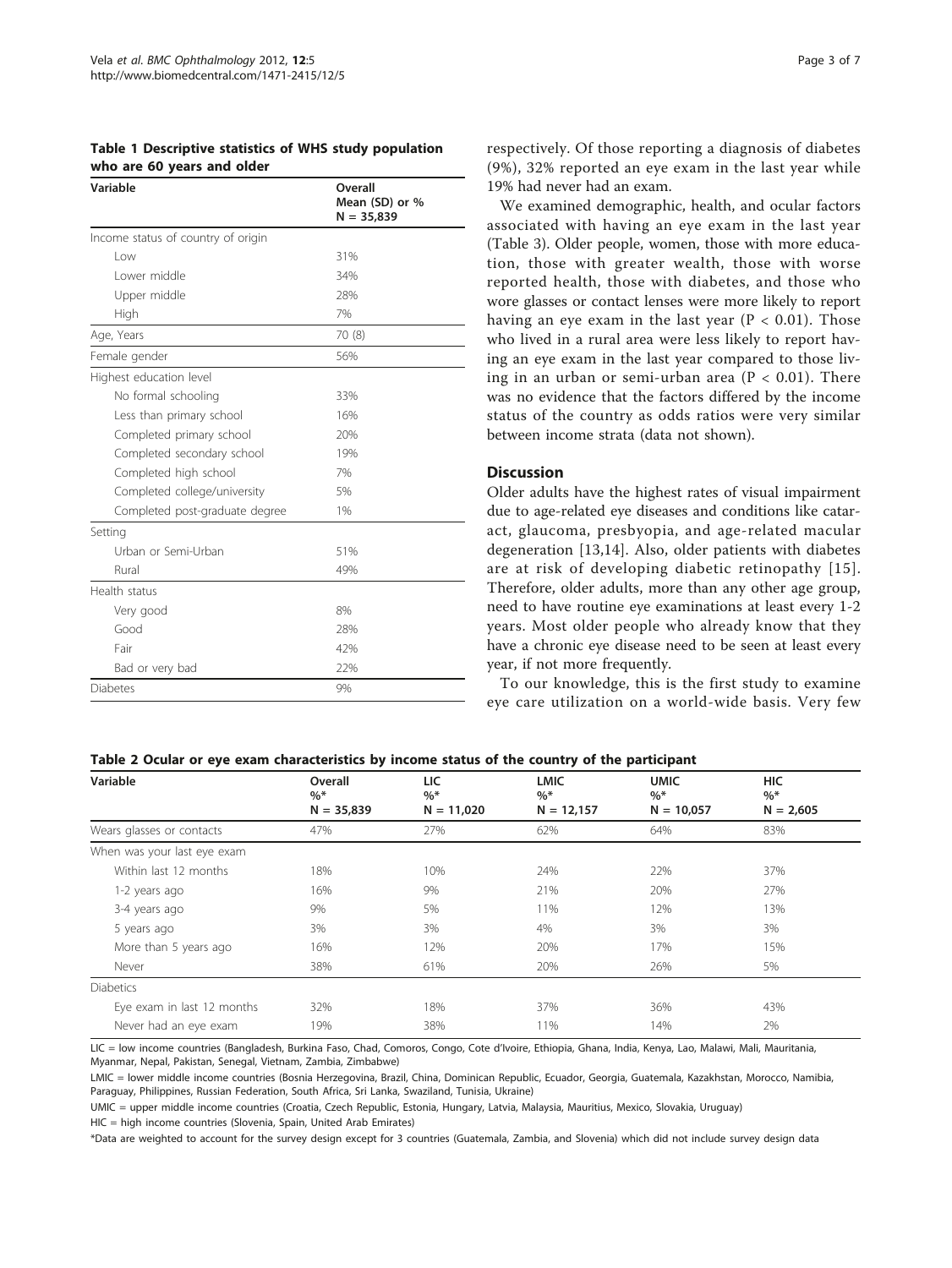<span id="page-3-0"></span>

studies have examined the rate of eye care utilization in low or middle income countries [[7-9\]](#page-5-0). We found very low rates of eye care utilization in the world with an overall rate of only 18% of older adults having seen an eye care professional in the last year. The rate varied 4 fold depending on the income status of the country.

Prior research on eye care utilization has typically focused on high income countries like the United States, Australia, and Canada [\[3-6,16](#page-5-0)-[18\]](#page-5-0). Three studies from these high-income countries reported that 60-70% of older adults visited an eye care provider in the last year [[3](#page-5-0)-[5\]](#page-5-0). In the WHS data, only 3 of the 20 high-income countries asked the question on eye exams (Slovenia, Spain, and the United Arab Emirates (UAE)). The rates of an eye exam in the last year in those aged 60 years and older from these three countries were 27% (unweighted), 37%, and 47% respectively. These rates are much lower than the rates seen in the United States, Australia, and Canada.

In low or middle income countries, we only found three studies that reported on this topic. In a populationbased study in Tehran, Iran, an upper middle income country, 13% of adults aged 60 years and older had never seen an eye care professional [[7\]](#page-5-0). Iran did not participate in the WHS so we are unable to compare our results. In a study of people with diabetes in China, a lower middle income country, 43% of urban people and 69% of rural people had never had an eye exam [[9\]](#page-5-0). There were not enough people who reported having diabetes living in rural China in the WHS to examine this. However, 46% of urban and 85% of rural Chinese WHS participants reported never having an eye exam. In a study done in rural India, a low income country, 64% of people aged 40 years and older had never had an eye exam [[8\]](#page-5-0). In the WHS data from rural India, we found that 55% of adults aged 60 and older reported never having an eye exam. Because the same age ranges were not included, it is difficult to directly compare the results.

Certain factors were independently related to eye care utilization regardless of the income status of the country. Men had lower rates of eye exams than women. This finding is consistent with other literature [[5,6](#page-5-0),[17,19](#page-5-0)]. Also, those with lower education had lower rates of eye exams. This finding is also consistent with other literature [[16,19,20\]](#page-5-0). If people do not understand that vision loss is not a normal part of aging and that services may exist to correct this vision loss, they are not likely to have an eye exam. It is also possible that education is confounded with other factors that affect eye exam utilization such as income, culture, or empowerment. Independent from education, those in rural areas were less likely to have an eye exam in the last year than those in urban areas. This may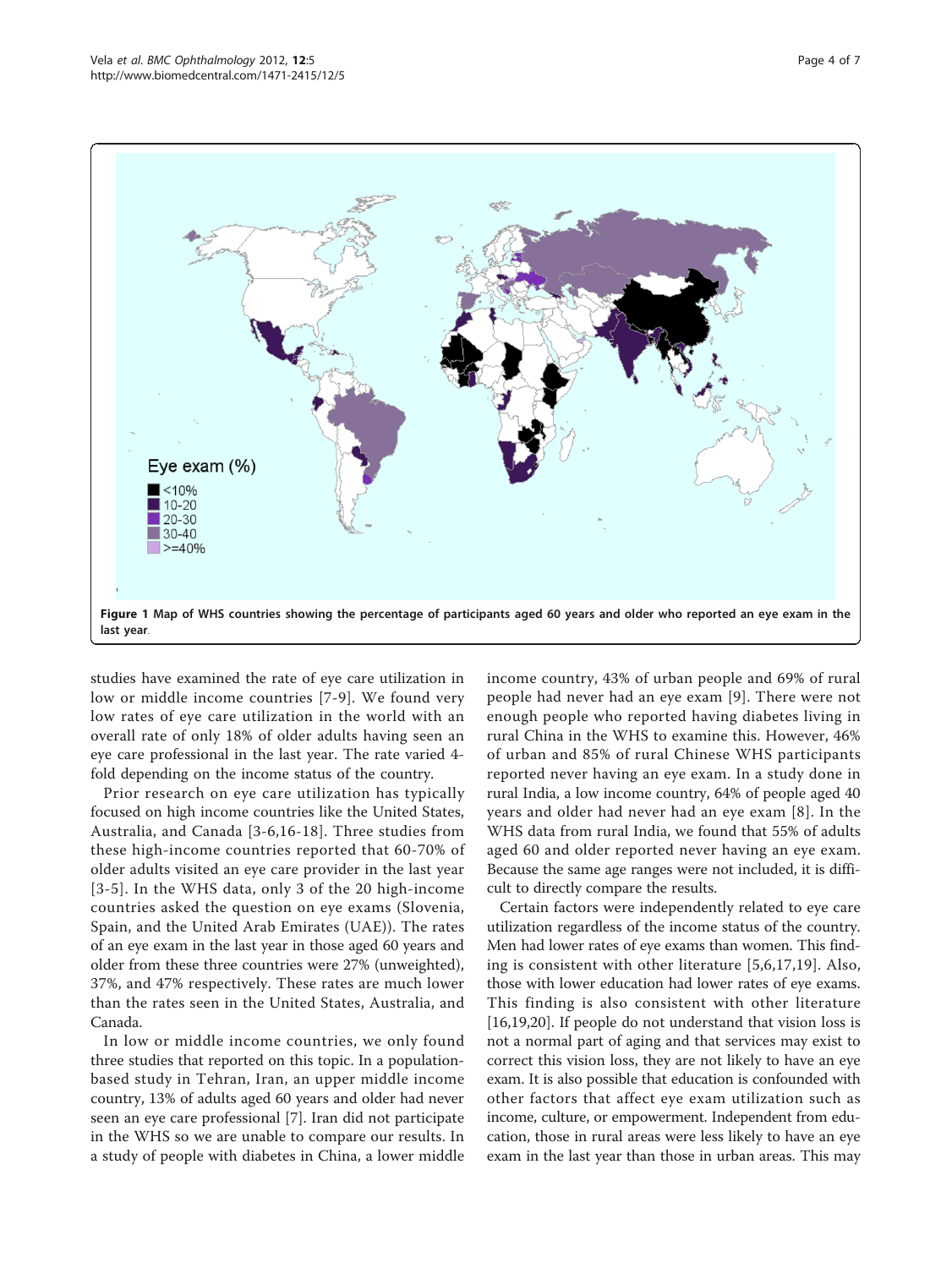<span id="page-4-0"></span>Table 3 Factors independently associated with having an eye exam in the last year from random effect multiple logistic regression model

| $n = 31,530$                    | <b>OR</b> | 95% CI     |
|---------------------------------|-----------|------------|
| Age                             | 1.01      | 1.00, 1.01 |
| Female gender                   | 1.17      | 1.10, 1.25 |
| Highest education level         |           |            |
| No formal schooling             | 1.00      |            |
| Less than primary school        | 1.27      | 1.12, 1.43 |
| Completed primary school        | 1.29      | 1.14, 1.45 |
| Completed secondary school      | 1.50      | 1.31, 1.71 |
| Completed high school           | 1.99      | 1.70, 2.33 |
| Completed college/university    | 2.00      | 1.68, 2.38 |
| Completed post-graduate degree  | 2.84      | 2.11, 3.82 |
| Wealth index of participant     |           |            |
| Lowest category                 | 1.00      |            |
| Middle category                 | 1.28      | 1.19, 1.38 |
| Upper category                  | 1.62      | 1.46, 1.80 |
| Setting                         |           |            |
| Urban                           | 1.00      |            |
| Rural                           | 0.75      | 0.70.0.81  |
| Health status                   |           |            |
| Very good                       | 1.00      |            |
| Good                            | 1.17      | 1.01, 1.35 |
| Fair                            | 1.38      | 1.20, 1.59 |
| Bad or very bad                 | 1.58      | 1.36, 1.84 |
| <b>Diabetes</b>                 | 1.67      | 1.53, 1.83 |
| Wears glasses or contact lenses | 2.26      | 2.10, 2.45 |

be due to the difficulty in finding an eye care provider in rural areas. Other studies have also documented a lower rate of eye care utilization in rural versus urban areas [[9,21](#page-5-0)]. Those who were in worse self-reported health were more likely to have had an eye exam, which suggests that contact with a healthcare provider may have spurred an eye exam. Those who had diabetes were more likely to have had an eye exam in the last year although only 32% had had an eye care exam in the last year. Current recommendations are that diabetics should see an eye care professional every year. Those who wore glasses or contact lenses were more likely to see an eye care professional in the last year, which is important since refractive status can change and needs to be evaluated on a regular basis.

Those with higher income in the WHS were more likely to have an eye exam in the last year. Few prior studies have examined income. Those that did report inconsistent findings on this relationship. In China, monthly income was not associated with use of eye care services in diabetic patients [\[9](#page-5-0)]. In high income countries like the United States, women with a higher income were more likely to have had an eye exam in the last 2 years [[20\]](#page-5-0). Also in the U.S., using data from

the National Health Interview Survey, the probability of having a dilated eye exam in those with an eye disease increased with higher income status [\[17\]](#page-5-0).

Our findings on eye care utilization are consistent with other literature showing that gender, education, and rural residence are related to health services utilization. Men are reported to use less health care services than women including general practice utilization, hypertension and diabetes treatment [[22](#page-5-0)-[25](#page-5-0)] although men may be more likely to be hospitalized [\[26,27](#page-5-0)]. People with less education are less likely to use preventive health services (mammogram, Pap test, dentist) [[28,29](#page-5-0)], maternal health care [[30\]](#page-5-0), and reproductive services [[31](#page-5-0)]. One study found that health literacy significantly mediated educational disparities in the receipt of the influenza vaccine in older adults [[32](#page-5-0)]. People living in rural areas in a variety of countries are reported to use less healthcare services including antenatal care [\[33,34](#page-5-0)], dental services [\[35](#page-5-0),[36\]](#page-5-0), physician visits [[37](#page-5-0)], and immunizations [[38\]](#page-6-0) compared to people living in urban or suburban areas.

The WHS is a rich, under-utilized source of population-based data from around the world. We augmented the WHS data with data from the World Bank on the income status of the country. Most of the countries had very good response rates which allows us to calculate prevalence estimates that are representative of the entire country. Limitations of the WHS data include that we do not have comprehensive data on barriers to eye care utilization or presence of an eye disease via an eye exam. Eye care utilization is based on self-report which could lead to misclassification if participants do not have a good memory of their last eye exam. We do not know whether the participant visited an ophthalmologist/optometrist/or other medical professional. Only 78% of those aged 60 years and older answered the question on eye care utilization although 75% of this missing data came from upper middle or high income countries which simply did not administer this question. The rate of missing data for this question in low and lower middle income countries was 10% and 10% respectively. The study design is cross-sectional which prohibits us from examining trends in eye care utilization over time and from examining the temporality of the exposures and the outcome.

# Conclusions

These global data indicate that eye care utilization in older adults in much of the world is terribly low. Consequences of vision loss in older adults go beyond the inability to see since vision loss is a determinant of disability and dependency in old age [[39](#page-6-0),[40](#page-6-0)]. Given that older adults often suffer from age-related but treatable conditions such as cataract, presbyopia, glaucoma, and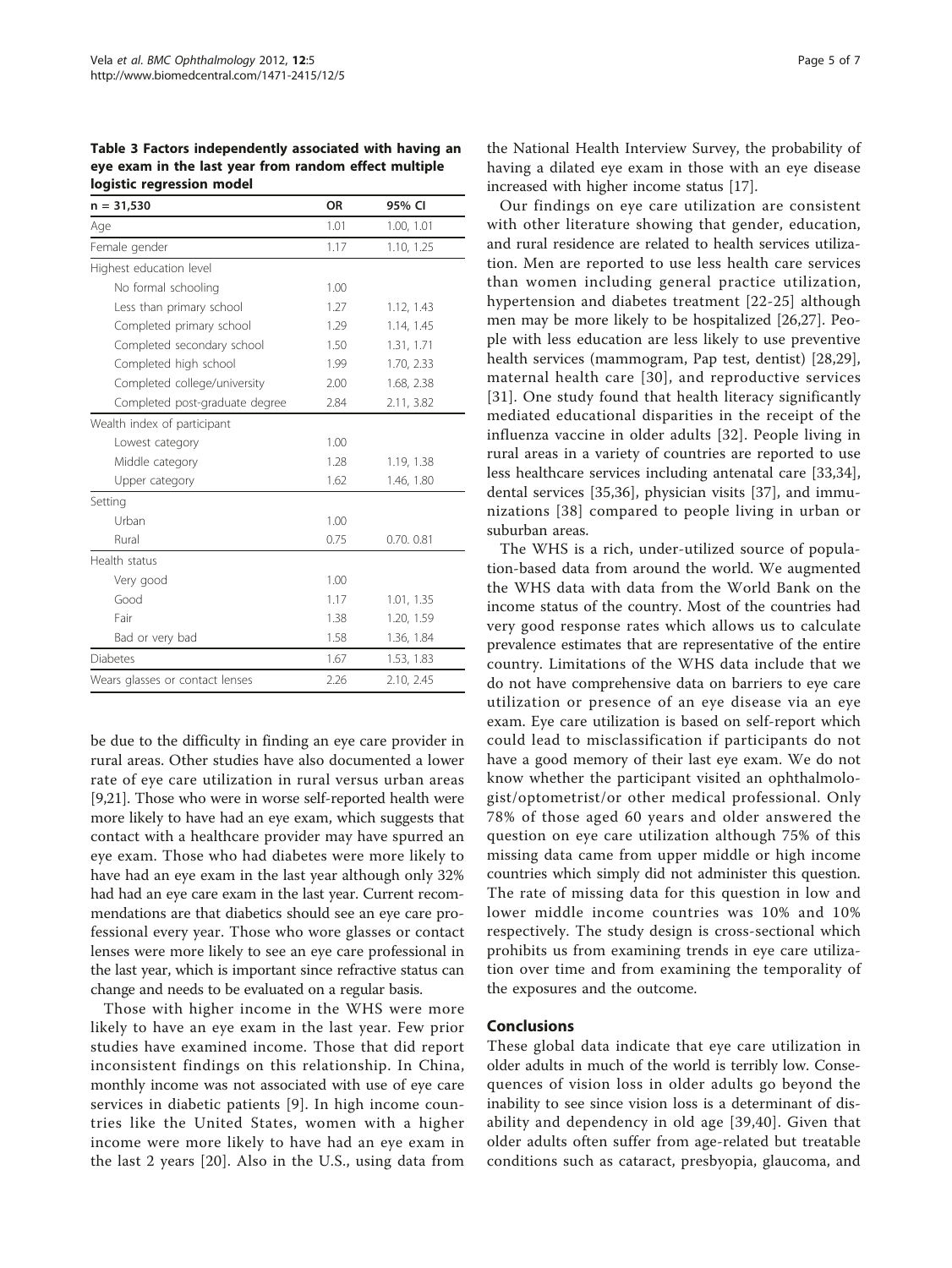<span id="page-5-0"></span>age-related macular degeneration, they should be seen on a regular basis to minimize the risk of visual impairment and blindness.

#### Acknowledgements

This work was funded by a grant from the Canadian Institutes of Health Research (MOP 106533). Dr. Freeman is supported by a salary award from the Fonds de Recherche en Santé du Québec. The funding bodies had no role in the design, analysis, or write-up of the project. This article uses data from the WHO World Health Survey.

#### Author details

1 Hôpital Maisonneuve-Rosemont Recherche ophtalmologie, F131 5415 boulevard de l'Assomption, Montreal, QC H1T 2M4, Canada. <sup>2</sup>Centre de Recherche de Centre Hospitalier de l'Université de Montréal, Montreal, Quebec, Canada. <sup>3</sup>Department of Ophthalmology, Université de Montréal, Montreal, Quebec, Canada.

#### Authors' contributions

CV helped with data analysis and the literature review. ES constructed the World Health Survey world-wide dataset and cleaned the data. EF supervised CV and ES and performed some of the data analysis. All authors (CV, ES, MVZ, SH, MJA, and EF) provided input on the interpretation of the results and the manuscript and gave final approval of the manuscript.

#### Competing interests

The authors declare that they have no competing interests.

#### Received: 12 September 2011 Accepted: 3 April 2012 Published: 3 April 2012

#### References

- Preferred Practice Patterns. [[http://one.aao.org/CE/PracticeGuidelines/](http://one.aao.org/CE/PracticeGuidelines/PPP_Content.aspx?cid = 64e9df91-dd10-4317-8142-6a87eee7f517) [PPP\\_Content.aspx?cid = 64e9df91-dd10-4317-8142-6a87eee7f517\]](http://one.aao.org/CE/PracticeGuidelines/PPP_Content.aspx?cid = 64e9df91-dd10-4317-8142-6a87eee7f517).
- 2. Adult Vision: Over 60 Years of Age. [\[http://www.aoa.org/x9454.xml](http://www.aoa.org/x9454.xml)]
- 3. Jin YP, Trope GE: [Eye care utilization in Canada: disparity in the publicly](http://www.ncbi.nlm.nih.gov/pubmed/21708079?dopt=Abstract) [funded health care system.](http://www.ncbi.nlm.nih.gov/pubmed/21708079?dopt=Abstract) Can J Ophthalmol 2011, 46(2):133-138.
- 4. McGwin G, Khoury R, Cross J, Owsley C: [Vision impairment and eye care](http://www.ncbi.nlm.nih.gov/pubmed/20465437?dopt=Abstract) [utilization among Americans 50 and older.](http://www.ncbi.nlm.nih.gov/pubmed/20465437?dopt=Abstract) Curr Eye Res 2010, 35(6):451-458.
- Wang JJ, Mitchell P, Smith W: [Use of eye care services by older](http://www.ncbi.nlm.nih.gov/pubmed/10571388?dopt=Abstract) [Australians: the Blue Mountains Eye Study.](http://www.ncbi.nlm.nih.gov/pubmed/10571388?dopt=Abstract) Aust N Z J Ophthalmol 1999, 27(5):294-300.
- 6. Puent BD, Klein BE, Klein R, Cruickshanks KJ, Nondahl DM: [Factors related](http://www.ncbi.nlm.nih.gov/pubmed/16044073?dopt=Abstract) [to vision care in an older adult cohort.](http://www.ncbi.nlm.nih.gov/pubmed/16044073?dopt=Abstract) Optom Vis Sci 2005, 82(7):612-616.
- Fotouhi A, Hashemi H, Mohammad K: [Eye care utilization patterns in](http://www.ncbi.nlm.nih.gov/pubmed/16423308?dopt=Abstract) [Tehran population: a population based cross-sectional study.](http://www.ncbi.nlm.nih.gov/pubmed/16423308?dopt=Abstract) BMC Ophthalmol 2006, 6:4.
- 8. Robin AL, Nirmalan PK, Krishnadas R, Ramakrishnan R, Katz J, Tielsch J, Thulasiraj RD, Friedman DS: [The utilization of eye care services by](http://www.ncbi.nlm.nih.gov/pubmed/15747744?dopt=Abstract) [persons with glaucoma in rural south India.](http://www.ncbi.nlm.nih.gov/pubmed/15747744?dopt=Abstract) Trans Am Ophthalmol Soc 2004, 102:47-54, discussion 54-45.
- 9. Wang D, Ding X, He M, Yan L, Kuang J, Geng Q, Congdon N: [Use of eye](http://www.ncbi.nlm.nih.gov/pubmed/20471689?dopt=Abstract) [care services among diabetic patients in urban and rural China.](http://www.ncbi.nlm.nih.gov/pubmed/20471689?dopt=Abstract) Ophthalmology 2010, 117(9):1755-1762.
- 10. World Health Survey. [\[http://www.who.int/healthinfo/survey/en/index.](http://www.who.int/healthinfo/survey/en/index.html) [html\]](http://www.who.int/healthinfo/survey/en/index.html).
- 11. Filmer D, Pritchett LH: [Estimating wealth effects without expenditure](http://www.ncbi.nlm.nih.gov/pubmed/11227840?dopt=Abstract) [data-or tears: an application to educational enrollments in states of](http://www.ncbi.nlm.nih.gov/pubmed/11227840?dopt=Abstract) [India.](http://www.ncbi.nlm.nih.gov/pubmed/11227840?dopt=Abstract) Demography 2001, 38(1):115-132.
- 12. GNI per capita, Atlas Method. [\[http://data.worldbank.org/indicator/NY.GNP.](http://data.worldbank.org/indicator/NY.GNP.PCAP.CD) [PCAP.CD\]](http://data.worldbank.org/indicator/NY.GNP.PCAP.CD).
- 13. Resnikoff S, Pascolini D, Etya'ale D, Pararajasegaram R, Kocur I, Pokharel GP, Mariotti SP: [Global data on visual impairment in the year 2002.](http://www.ncbi.nlm.nih.gov/pubmed/15640920?dopt=Abstract) Bull World Health Organ 2004, 82(11):844-851.
- 14. Resnikoff S, Pascolini D, Mariotti SP, Pokharel GP: [Global magnitude of](http://www.ncbi.nlm.nih.gov/pubmed/18235892?dopt=Abstract) [visual impairment caused by uncorrected refractive errors in 2004.](http://www.ncbi.nlm.nih.gov/pubmed/18235892?dopt=Abstract) Bull World Health Organ 2008, 86(1):63-70.
- 15. Klein R, Lee KE, Gangnon RE, Klein BE: [The 25-year incidence of visual](http://www.ncbi.nlm.nih.gov/pubmed/19880184?dopt=Abstract) [impairment in type 1 diabetes mellitus the wisconsin epidemiologic](http://www.ncbi.nlm.nih.gov/pubmed/19880184?dopt=Abstract) [study of diabetic retinopathy.](http://www.ncbi.nlm.nih.gov/pubmed/19880184?dopt=Abstract) Ophthalmology 2010, 117(1):63-70.
- 16. Orr P, Barron Y, Schein OD, Rubin GS, West SK: [Eye care utilization by](http://www.ncbi.nlm.nih.gov/pubmed/10328388?dopt=Abstract) [older Americans: the SEE Project. Salisbury Eye Evaluation.](http://www.ncbi.nlm.nih.gov/pubmed/10328388?dopt=Abstract) Ophthalmology 1999, 106(5):904-909.
- 17. Zhang X, Saaddine JB, Lee PP, Grabowski DC, Kanjilal S, Duenas MR, Narayan KM: [Eye care in the United States: do we deliver to high-risk](http://www.ncbi.nlm.nih.gov/pubmed/17353417?dopt=Abstract) [people who can benefit most from it?](http://www.ncbi.nlm.nih.gov/pubmed/17353417?dopt=Abstract) Arch Ophthalmol 2007, 125(3):411-418.
- 18. Lee DJ, Lam BL, Arora S, Arheart KL, McCollister KE, Zheng DD, Christ SL, Davila EP: [Reported eye care utilization and health insurance status](http://www.ncbi.nlm.nih.gov/pubmed/19273794?dopt=Abstract) [among US adults.](http://www.ncbi.nlm.nih.gov/pubmed/19273794?dopt=Abstract) Arch Ophthalmol 2009, 127(3):303-310.
- 19. Haymes SA, Leston JD, Ferucci ED, Etzel RA, Lanier AP: [Visual impairment](http://www.ncbi.nlm.nih.gov/pubmed/19437311?dopt=Abstract) [and eye care among Alaska Native people.](http://www.ncbi.nlm.nih.gov/pubmed/19437311?dopt=Abstract) Ophthalmic Epidemiol 2009, 16(3):163-174.
- 20. Schaumberg DA, Christen WG, Glynn RJ, Buring JE: [Demographic](http://www.ncbi.nlm.nih.gov/pubmed/10843311?dopt=Abstract) [predictors of eye care utilization among women.](http://www.ncbi.nlm.nih.gov/pubmed/10843311?dopt=Abstract) Med Care 2000, 38(6):638-646.
- 21. Keeffe JE, Weih LM, McCarty CA, Taylor HR: [Utilisation of eye care services](http://www.ncbi.nlm.nih.gov/pubmed/11801497?dopt=Abstract) [by urban and rural Australians.](http://www.ncbi.nlm.nih.gov/pubmed/11801497?dopt=Abstract) Br J Ophthalmol 2002, 86(1):24-27.
- 22. Gu Q, Burt VL, Paulose-Ram R, Dillon CF: [Gender differences in](http://www.ncbi.nlm.nih.gov/pubmed/18451806?dopt=Abstract) [hypertension treatment, drug utilization patterns, and blood pressure](http://www.ncbi.nlm.nih.gov/pubmed/18451806?dopt=Abstract) [control among US adults with hypertension: data from the National](http://www.ncbi.nlm.nih.gov/pubmed/18451806?dopt=Abstract) [Health and Nutrition Examination Survey 1999-2004.](http://www.ncbi.nlm.nih.gov/pubmed/18451806?dopt=Abstract) Am J Hypertens 2008, 21(7):789-798.
- 23. Santosh J, Crampton P: [Gender differences in general practice utilisation](http://www.ncbi.nlm.nih.gov/pubmed/20690334?dopt=Abstract) [in New Zealand.](http://www.ncbi.nlm.nih.gov/pubmed/20690334?dopt=Abstract) J Prim Health Care 2009, 1(4):261-269.
- 24. Travassos C, Viacava F, Pinheiro R, Brito A: [Utilization of health care](http://www.ncbi.nlm.nih.gov/pubmed/12162833?dopt=Abstract) [services in Brazil: gender, family characteristics, and social status.](http://www.ncbi.nlm.nih.gov/pubmed/12162833?dopt=Abstract) Rev Panam Salud Publica 2002, 11(5-6):365-373.
- 25. Shalev V, Chodick G, Heymann AD, Kokia E: [Gender differences in](http://www.ncbi.nlm.nih.gov/pubmed/15560901?dopt=Abstract) [healthcare utilization and medical indicators among patients with](http://www.ncbi.nlm.nih.gov/pubmed/15560901?dopt=Abstract) [diabetes.](http://www.ncbi.nlm.nih.gov/pubmed/15560901?dopt=Abstract) Public Health 2005, 119(1):45-49.
- 26. Suominen-Taipale AL, Martelin T, Koskinen S, Holmen J, Johnsen R: [Gender](http://www.ncbi.nlm.nih.gov/pubmed/16952306?dopt=Abstract) [differences in health care use among the elderly population in areas of](http://www.ncbi.nlm.nih.gov/pubmed/16952306?dopt=Abstract) [Norway and Finland. A cross-sectional analysis based on the HUNT](http://www.ncbi.nlm.nih.gov/pubmed/16952306?dopt=Abstract) [study and the FINRISK Senior Survey.](http://www.ncbi.nlm.nih.gov/pubmed/16952306?dopt=Abstract) BMC Health Serv Res 2006, 6:110.
- 27. Song J, Chang RW, Manheim LM, Dunlop DD: Gender differences across race/ethnicity in use of health care among Medicare-aged Americans. J Womens Health (Larchmt) 2006, 15(10):1205-1213.
- 28. Sambamoorthi U, McAlpine DD: [Racial, ethnic, socioeconomic, and access](http://www.ncbi.nlm.nih.gov/pubmed/14572431?dopt=Abstract) [disparities in the use of preventive services among women.](http://www.ncbi.nlm.nih.gov/pubmed/14572431?dopt=Abstract) Prev Med 2003, 37(5):475-484.
- 29. Noyce M, Szabo A, Pajewski NM, Jackson S, Bradley TG, Okunseri C: [Primary](http://www.ncbi.nlm.nih.gov/pubmed/19552675?dopt=Abstract) [language spoken at home and children](http://www.ncbi.nlm.nih.gov/pubmed/19552675?dopt=Abstract)'s dental service utilization in the [United States.](http://www.ncbi.nlm.nih.gov/pubmed/19552675?dopt=Abstract) J Public Health Dent 2009, 69(4):276-283.
- 30. McTavish S, Moore S, Harper S, Lynch J: [National female literacy,](http://www.ncbi.nlm.nih.gov/pubmed/20980089?dopt=Abstract) [individual socio-economic status, and maternal health care use in sub-](http://www.ncbi.nlm.nih.gov/pubmed/20980089?dopt=Abstract)[Saharan Africa.](http://www.ncbi.nlm.nih.gov/pubmed/20980089?dopt=Abstract) Soc Sci Med 2010, 71(11):1958-1963.
- 31. Potter J, Trussell J, Moreau C: [Trends and determinants of reproductive](http://www.ncbi.nlm.nih.gov/pubmed/19770127?dopt=Abstract) [health service use among young women in the USA.](http://www.ncbi.nlm.nih.gov/pubmed/19770127?dopt=Abstract) Hum Reprod 2009, 24(12):3010-3018.
- 32. Bennett IM, Chen J, Soroui JS, White S: [The contribution of health literacy](http://www.ncbi.nlm.nih.gov/pubmed/19433837?dopt=Abstract) [to disparities in self-rated health status and preventive health behaviors](http://www.ncbi.nlm.nih.gov/pubmed/19433837?dopt=Abstract) [in older adults.](http://www.ncbi.nlm.nih.gov/pubmed/19433837?dopt=Abstract) Ann Fam Med 2009, 7(3):204-211.
- 33. Tran TK, Nguyen CT, Nguyen HD, Eriksson B, Bondjers G, Gottvall K, Ascher H, Petzold M: [Urban - rural disparities in antenatal care utilization:](http://www.ncbi.nlm.nih.gov/pubmed/21605446?dopt=Abstract) [a study of two cohorts of pregnant women in Vietnam.](http://www.ncbi.nlm.nih.gov/pubmed/21605446?dopt=Abstract) BMC Health Serv Res 2011, 11(1):120.
- 34. Wu Z, Lei P, Hemminki E, Xu L, Tang S, Li X, Raven J, Gao J, Tolhurst R: Changes and Equity in Use of Maternal Health Care in China: from 1991 to 2003. Matern Child Health J 2011, 16(2):501-509.
- 35. Vargas CM, Yellowitz JA, Hayes KL: [Oral health status of older rural adults](http://www.ncbi.nlm.nih.gov/pubmed/12733783?dopt=Abstract) [in the United States.](http://www.ncbi.nlm.nih.gov/pubmed/12733783?dopt=Abstract) J Am Dent Assoc 2003, 134(4):479-486.
- 36. Martin AB, Vyavaharkar M, Veschusio C, Kirby H: Rural-urban Differences in Dental Service Utilization Among an Early Childhood Population Enrolled in South Carolina Medicaid. Matern Child Health J 2010, 16(1):203-211.
- 37. Salinas JJ, Al Snih S, Markides K, Ray LA, Angel RJ: [The rural-urban divide:](http://www.ncbi.nlm.nih.gov/pubmed/21029168?dopt=Abstract) [health services utilization among older Mexicans in Mexico.](http://www.ncbi.nlm.nih.gov/pubmed/21029168?dopt=Abstract) J Rural Health 2010, 26(4):333-341.